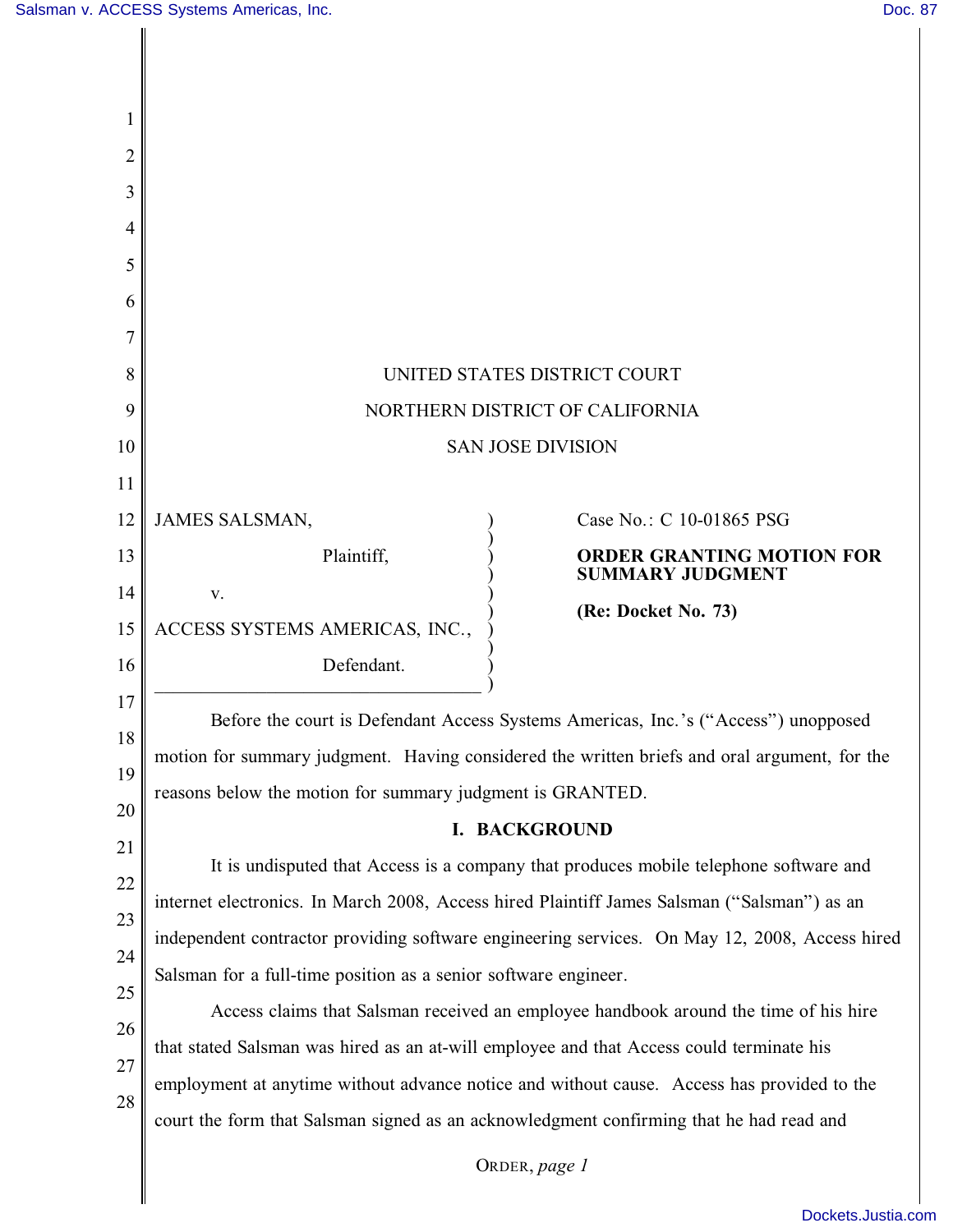1 understood the contents of this handbook. 1

2 3 4 5 6 In late May 2008, Salsman claims that he began experiencing symptoms of what would later be diagnosed as a severe case of hyperthyroidism due to Graves disease. On June 20, 2008, Salsman collapsed and was admitted to the hospital emergency rooms. It is undisputed that Salsman notified Access of his diagnosis in late June and took medical leave from Access in late June and early July.

7 8 9 10 11 Salsman further claims that after he returned from medical leave, Access began to discriminate against him. Specifically, Salsman claims that his manager stopped inviting him to regular team meetings and started complaining about his performance out of proportion to the extent his illness was interfering with his assignments. Additionally, his manager began complaining that some of Salsman's behavior was inappropriate and unprofessional.

12 13 14 15 16 Salsman claims that, on August 19, 2008, his doctor wrote a letter requesting employment accommodations including extra time to complete work assignments. Salsman claims that Access refused to offer these accommodations. Access claims it made reasonable, good faith attempts to accommodate his medical condition, including, but not limited to, allowing Salsman to set his own work schedule and reducing his workload to a single deliverable.

17 18 19 20 21 22 23 It is undisputed that, on October 13, 2008, Access informed Salsman that his employment was being terminated and presented Salsman with a two-page release agreement ("Agreement").<sup>2</sup> This agreement offered Salsman severance benefits equivalent to four weeks of Plaintiff's base salary, one month of health insurance benefits under COBRA, and one month of outplacement assistance. In exchange for these benefits, Salsman would "completely release and forever discharge [Access] from any and all claims, of any and every kind, nature and character" which "include, but are not limited to, any claims under  $\ldots$  the Americans with Disabilities Act."<sup>3</sup> The

- 24
- 25

 $<sup>1</sup>$  *See* 3/22/11 Anna Ferrari Decl. Ex. D (Docket No. 75).</sup>

ORDER, *page 2*

<sup>26</sup> 27 28  $\frac{2}{3}$  See 3/22/11 Ferrari Decl. Ex. F (Docket No. 75). Salsman has neither confirmed nor denied that this exhibit is the Agreement he signed. As the exhibit matches Salsman's representations about the Agreement in his Complaint and the exhibit appears to be signed by Salmsan, pursuant to Fed. R. Civ. P. 56(e), the court will consider the fact that this exhibit is the Agreement as an undisputed fact for the purposes of this motion.

<sup>&</sup>lt;sup>3</sup> Ferrari Decl. Ex. F  $\P$  2(A).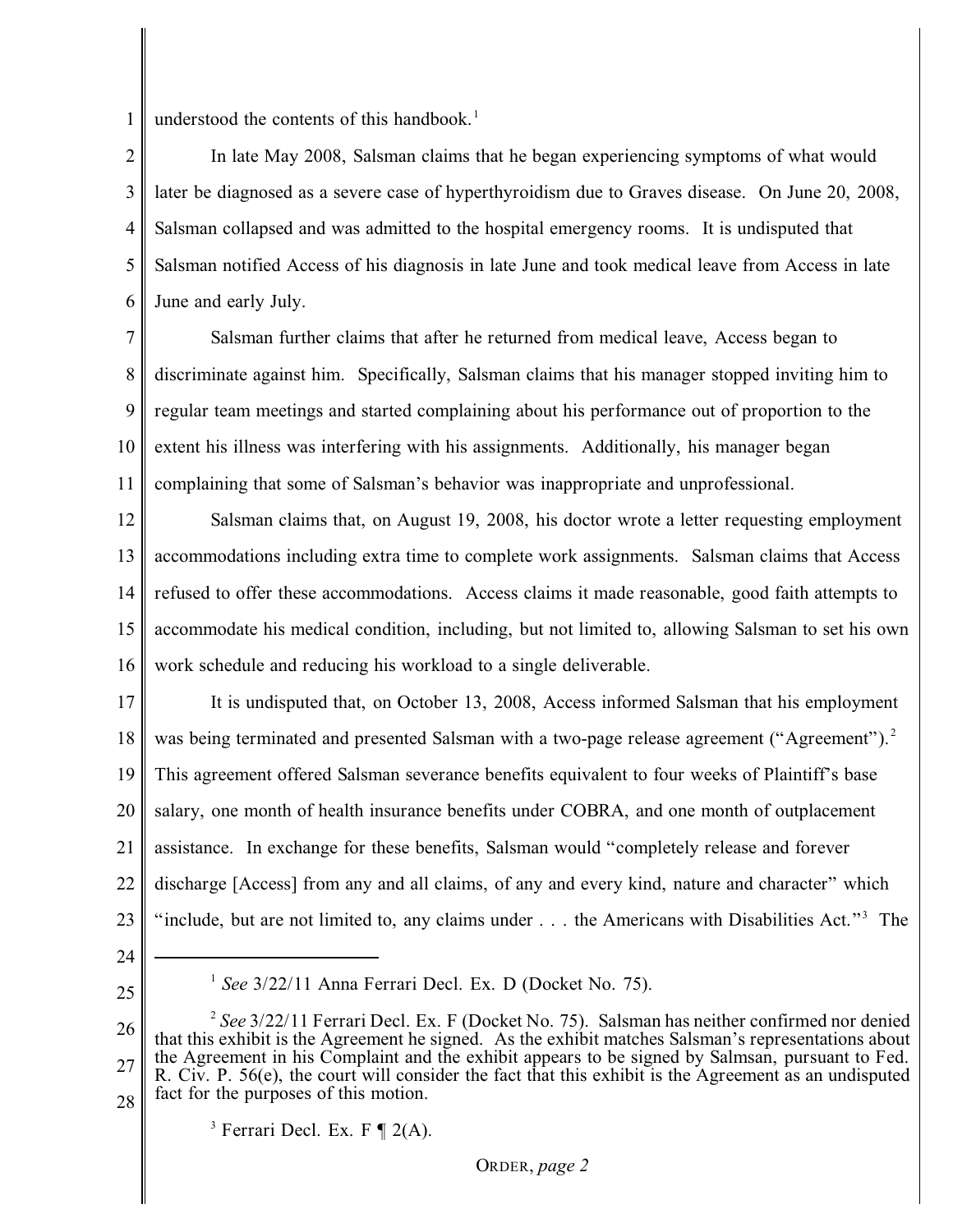1 2 3 Agreement further states that Salsman has at least twenty-one days to consider the Agreement and that Salsman should consult an attorney before signing. Salsman signed the agreement on October 22, 2008.

4 5 6 7 8 9 10 11 On April 30, 2010, filed this lawsuit under the Americans with Disabilities Act ("ADA"). Salsman alleges that he was induced by coercion to sign the Agreement, and thus, it does not constitute a voluntary waiver of his ADA clams. Salsman claims that his finances had been depleted paying for his mortgage, other debts prior to his illness, and by his medical treatments prior to his termination. Thus, he had no choice but to sign the Agreement in order to continue paying for his medical care. Salsman's ADA claim remains the only cause of action in this case. On March 22, 2011, Access filed this motion for summary judgment. Access argues that there is no genuine issue as to whether Salsman voluntarily waived his ADA claim against Access

12 13 14 by executing the Agreement, and Salsman's ADA claim therefore is barred. Salsman filed no opposition. On May 3, 2011, the court heard oral argument on the motion for summary judgment. Salsman did not appear.

## 15

23

24

25

26

27

28

## **II. LEGAL STANDARDS**

16 17 18 19 20 21 22 Summary judgment or adjudication is appropriate when there are no genuine and disputed issues of material fact and the moving party is entitled to prevail as a matter of law.<sup>4</sup> "The evidence must be viewed in the light most favorable to the nonmoving party, and all reasonable inferences must be drawn in favor of that party."<sup>5</sup> "If conflicting inferences may be drawn from the facts, the case must go to the jury." The moving party bears the burden of showing that there is no material factual dispute. Therefore, the court must regard as true the opposing party's evidence, if supported by affidavits or other evidentiary material.<sup>7</sup>

## **III. DISCUSSION**

For purposes of the pending summary judgment motion, the question to be answered is

- <sup>4</sup> Fed. R. Civ. P. 56; *Celotex Corp. v. Catrett*, 477 U.S. 317, 322-23 (1986).
- *LaLonde v. County of Riverside*, 204 F.3d 947, 959 (9th Cir.2000). <sup>5</sup>
- $\delta$  *Id.*

<sup>7</sup> Celotex, 477 U.S. at 324.

ORDER, *page 3*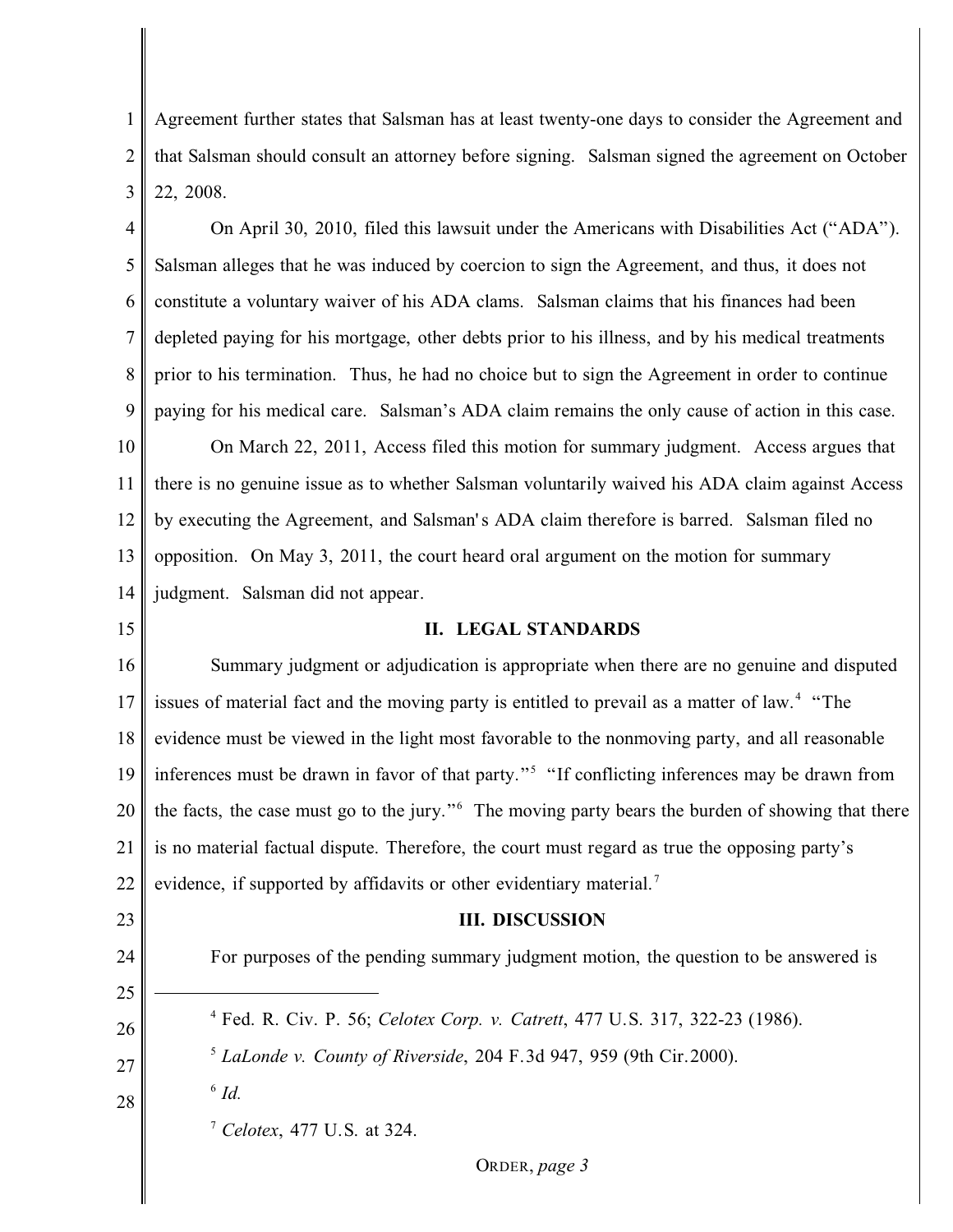1 2 whether a reasonable jury could find that the Agreement was not a valid waiver of Salsman's ADA claim. If the answer is no, then summary judgment must be granted.

3 4 5 6 7 8 9 10 11 12 "The conditions affecting the validity of a release of significant federal rights are eminently a matter of federal law."<sup>8</sup> Thus, the court applies federal law to determine whether the Agreement constitutes a valid waiver by Salsman of his ADA claim against Access. In order for a waiver of the ADA claim to be valid, the record must show that the waiver was "voluntary, deliberate and informed."<sup>9</sup> The determination whether a waiver was "voluntary, deliberate, and informed," is "'predicated upon an evaluation of several indicia arising from the circumstances and conditions under which the release was executed. $\cdot$ <sup>10</sup> "Of primary importance in this calculation is the clarity and lack of ambiguity of the agreement, the plaintiff's education and business experience, the presence of a noncoercive atmosphere for the execution of the release, and whether the employee had the benefit of legal counsel."<sup>11</sup>

13 14 15 16 17 18 The language of the Agreement clearly and unambiguously states that, in exchange for the benefits, Salsman releases any ADA claims against Access. Salsman was working as a senior software engineer and indicated in his resume that he was college-educated,  $12$  thus the court concludes he was a sufficiently sophisticated party to the agreement. It is not clear whether Salsman retained legal counsel before signing the Agreement, but it is clear that the Agreement recommended that he do so.

19 20 21 As for the remaining factor — the presence of a noncoercive atmosphere for the execution of the release — Salsman asserted, in his Complaint and in various briefs filed with the court, that the presentation of the Agreement to him was accompanied by duress and undue influence because

- 22
- 23 24

25

26

- *Jones v. Taber*, 648 F.2d 1201, 1203 (9th Cir. 1981). 8
- <sup>9</sup> Stroman v. West Coast Grocery Co., 884 F.2d 458, 462 (9th Cir. 1989).
	- <sup>10</sup> *Id.* (quoting *Coventry v. U.S. Steel Corp.*, 856 F.2d 514, 522 (3d Cir.1988)).
- $11$  *Id.* (citations omitted).

<sup>27</sup> 28  $12$  See  $3/22/11$  Anna Ferrari Decl. Ex. A (Docket No. 75). Salsman has neither confirmed nor denied that this exhibit is the resume he submitted to Access. Pursuant to Fed. R. Civ. P. 56(e), the court will consider the fact that this exhibit is the resume Salsman submitted to Access as an undisputed fact for the purposes of this motion.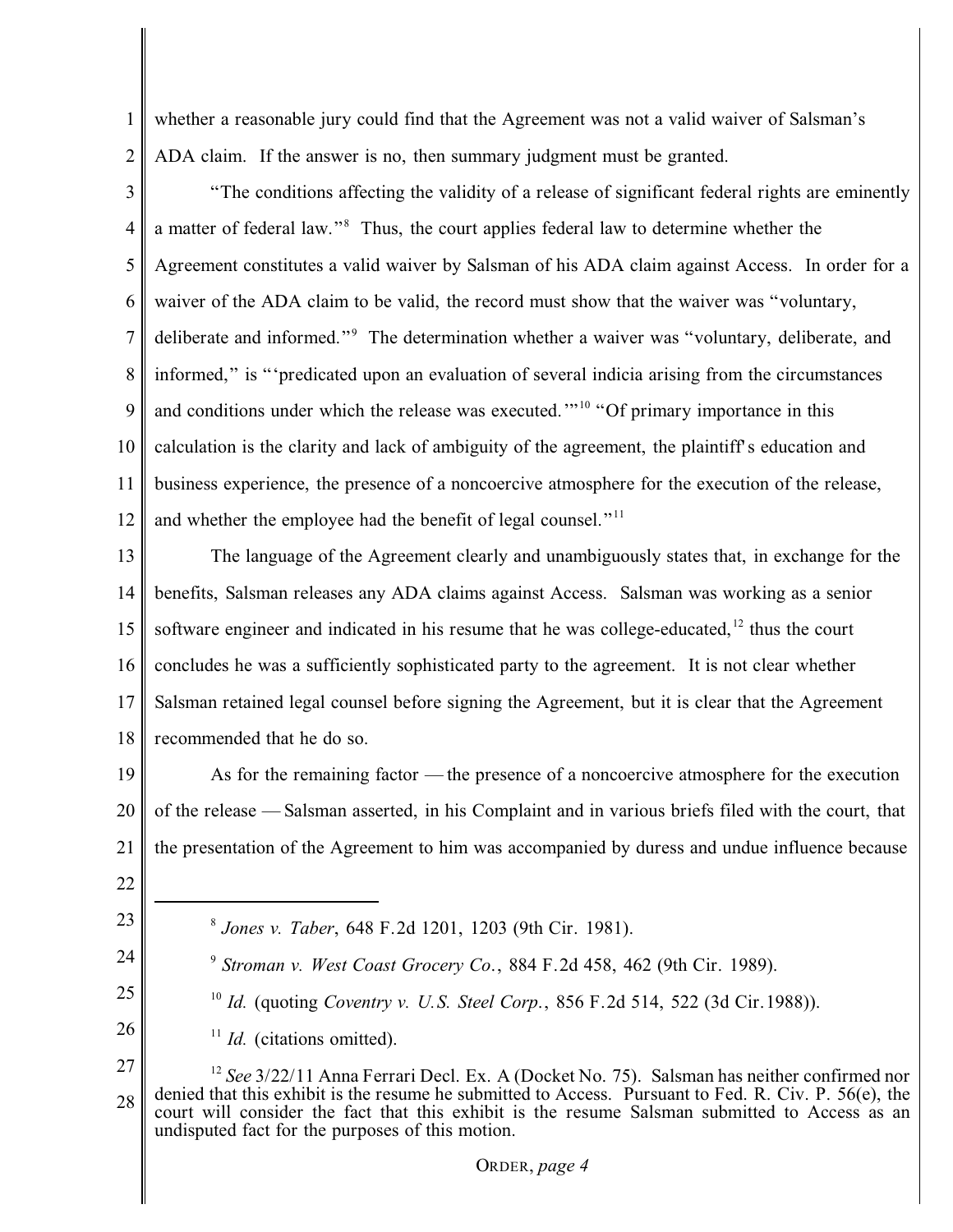he was in need of the benefits offered in the Agreement to pay for his medical expenses. Salsman, however, has submitted no declaration or any other evidentiary material in support of this fact at anytime during this litigation. Salsman has argued that he was in financial need because he had depleted his savings on his medical bills and mortgage; Access had no role in creating this financial need. Other circumstances indicate that the environment was non-coercive. For example, Salsman was given time to consider the terms and to consult advisors. The Agreement provided Salsman with twenty-one days to consider the Agreement, but Salsman signed after only nine days. Access has shown that, in light of the circumstances and conditions under which the

 release was executed, no reasonable jury could find that a coercive atmosphere existed such that Salsman's waiver was invalid. Access' motion for summary judgment therefore is GRANTED.

 Dated: May 3, 2011

 $\overline{a}$ 

PAUL S. GREWAL United States Magistrate Judge